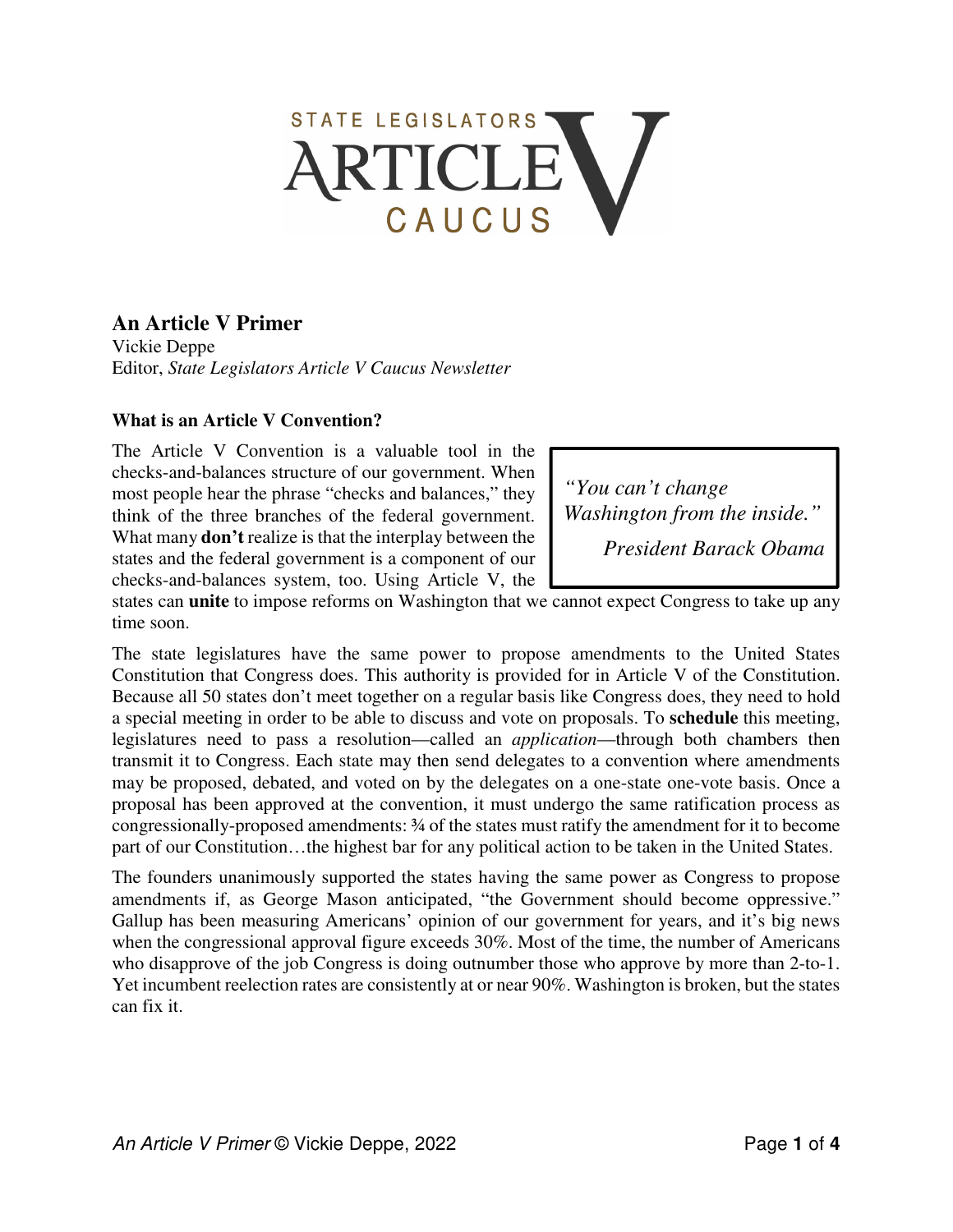#### **Why haven't the states used Article V before now?**

*"Power concedes nothing without a demand."* 

*Frederick Douglass*

Throughout American history, the states have, in fact, passed and submitted to Congress over 400 applications for an Article V Convention. The first Article V application was passed by Virginia in 1788, and applications have continued to be passed at a steady pace right up to this day. Hawaii is the only state in the Union that has never passed an Article V application.

As Frederick Douglass sagely observed, "Power concedes nothing without a demand. It never did and it never will." Historically, once applications have begun to reach critical mass, Congress has either ignored them or moved to propose an amendment of its own. Congressionally-proposed amendments followed the accumulation of Article V applications for the Bill of Rights, the abolition of slavery, direct election of senators, the repeal of Prohibition, and term limits for the president. Some argue that the 1985 Gramm-Rudman-Hollings Balanced Budget and Emergency Deficit Control Act was a legislative attempt by Congress to sidestep its duty to call a convention for a balanced budget amendment, for which there were 40 Article V applications in force at the time.

Until very recently, neither Congress nor any of the states has had a mechanism to count and catalog Article V applications. Even Article V advocates seem to have been unaware that for 40 years (1979-2019) there were enough applications in force to call a convention. Frederick Douglass was right: the states will need to stop asking and start demanding.

# **What is Congress' Role in an Article V Convention?**

Congress plays an extremely limited role in an Article V Convention. It is merely the body to which the states submit their applications. When 2/3 of the states have submitted an application, Congress has a *perfunctory* (i.e., obligatory) duty to *call* (name the place and time of) the convention. Once an amendment is passed at the convention, Congress sends it to all the states for

*"Nothing…is left to the discretion of [Congress]." Alexander Hamilton*

ratification, and may decide whether this will be accomplished by the legislatures or state conventions.

Though the Congressional Research Service has posited a role for Congress at an Article V Convention, the Constitution gives Congress no authority to involve itself once the convention has been called. In *Federalist 85*, Alexander Hamilton clearly states that "nothing…is left to the discretion of [Congress]." Congress cannot choose delegates, dictate delegate selection criteria, impose rules, or modify the one-state-one-vote principle. The whole point of giving the states the authority to propose amendments was to provide them with a means to check the power of the federal government. To argue for a Congressional role in a process specifically meant to sidestep Congress is nonsensical.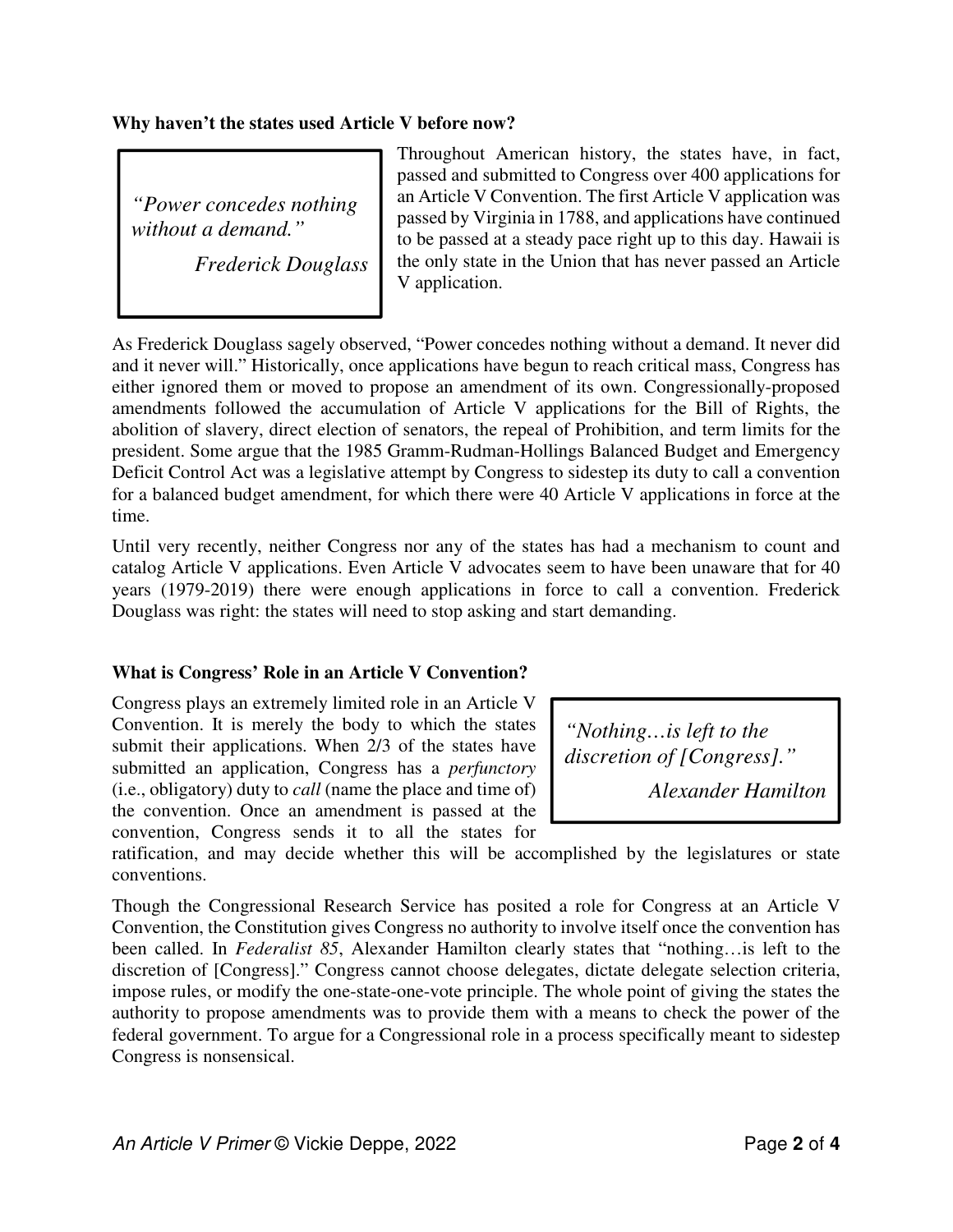## **How are delegates to an Article V Convection selected?**

Because each state is regarded as a sovereign entity at an Article V Convention, each is free to determine the size of its delegation as well as the process and criteria for selecting its members. But in the end, each state has one vote, regardless of the number of delegates they choose to send to the convention. Historically, states have utilized a variety of methods to select delegates, including executive designation with legislative approval; selection by committee; or election by the state legislature, either by chamber or in joint session. The delegates (also called *commissioners*) receive instructions from and are answerable to their legislature for their actions at the convention. As of this writing, there are 14 states with delegate selection statutes in place. All provide for the state delegates who violate the specific instructions from their legislatures to be recalled and replaced, and many impose criminal penalties, as well.

## **Are our rights secure?**

Thoughtful people on both the left and the right have raised concerns that an Article V Convention could be used to abridge existing rights enjoyed by Americans. On the right, there is concern about the loss of our First and Second Amendment rights; on the left, fear that civil rights secured for women and minorities over the last century could be walked back. Such scenarios are implausible.

The founders wisely set the bar for ratification at an extremely high  $\frac{3}{4}$  of the states—38 at this point in our nation's history. Neither party controls enough state legislatures to independently push through an amendment without securing a significant level of support from legislatures controlled by the other party.

This concern also overlooks the historic role of the states as advocates for their citizens' rights when the federal government has lost its way. Virginia and Kentucky stood against what may be the greatest irony in American history: the Sedition Act of 1798, which criminalized criticism of the government and was supported by some of the very men who drafted and advocated for the ratification of our Constitution just a decade before. The states also began outlawing slavery and providing sanctuary for enslaved persons who had escaped captivity, even as measures like the Fugitive Slave Act and the *Dred Scott* decision were emanating from Washington. The 19<sup>th</sup> Amendment languished in Congress for decades even as states granted women suffrage in state and local elections. Because the disgraceful Jim Crow era is still a part of our collective memory, many Americans think that when it comes to civil rights, feds=good, states=bad. But the truth is, the rights we enjoy are *not* the result of federal supremacy; they are the product of the states and the federal government checking and challenging each other.

# **Can the convention "run away?"**

Those who oppose an Article V convention argue that such a convention could become a "runaway," scrapping our entire Constitution and replacing it with a new, radical one. They attempt to scare people by dubbing it a "con-con" and claim, "this has never been done before...we can't possibly know what could happen."

First, let's dispense with the "con-con" scare tactic: it doesn't matter what you call the meeting; if it's convened under the authority of Article V, the only thing it can do is propose amendments. Period.